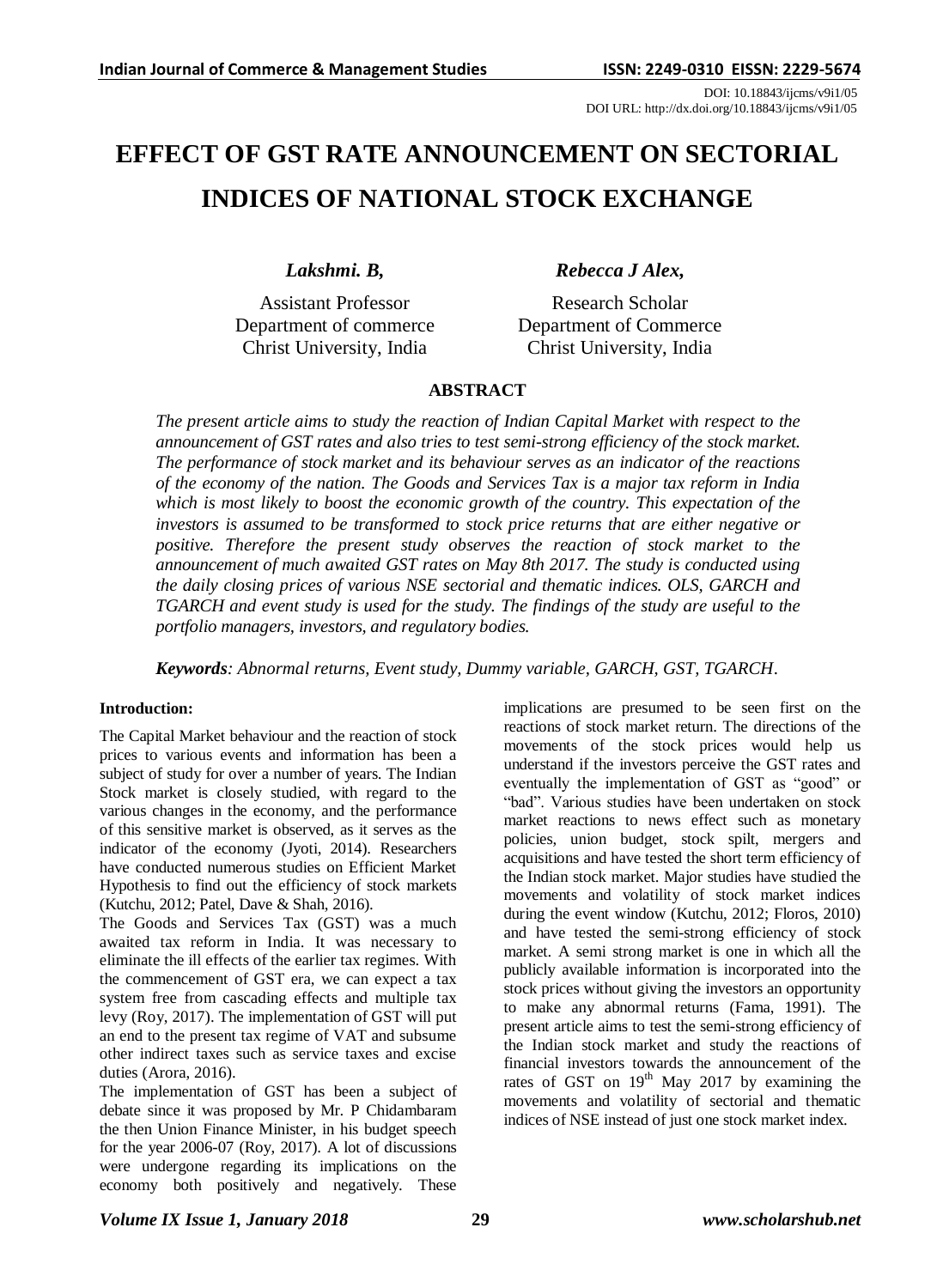#### **Review of Literature:**

The Goods and Services Tax (GST) is one of the remarkable changes in the Indirect tax system in India, which will pose a major effect on the Indian economic system. Implementation of GST is necessary to prevent tax cascading and multiple tax levy and thereby putting an end to the flaws that existed under the Value Added Tax (VAT) system (Arora, 2016). Though the introduction of GST would be beneficial to most of the stakeholders in the society, it also creates a negative effect on various sectors in the market (Roy, 2017). The Stock Market of a nation has a vital role in determining the progress of that particular nation (Patel, Dave, & Shah, 2016). The behaviour of a country's capital market and its reaction to the news information and its overall performance is constantly a subject of study, as it serves as an indicator of the economy, where, the constant rise in the share prices indicate an advancement in the economy, whereas a constant decrease in the share prices indicate a downfall (Jyoti, 2014). Numerous studies were conducted in the past to study the effect of publicly available information on the stock market (Habib, Nazir, Saeed, & Hashmi, 2015; Thomas & Shah, 2002). Studies were conducted that tested whether the capital market is efficient semi strongly, with regard to Union Budget (Kutchu, 2012), stock split announcement (Patel, Dave, & Shah, 2016) and credit rating announcement (Habib, Nazir, Saeed, & Hashmi, 2015). In the Indian scenario a recent study tried to analyse the reaction of Indian stock market to demonetization and its effect on various industries (Dharmapala & Khanna, 2017). Most of the above mentioned studies perform an event study to compute the magnitude of abnormal returns and cumulative abnormal returns made and thus tries to find the magnitude of effect of the event on stock market. Event study helps to analyse the stock market behaviour to find out chances of making abnormal returns by the investors, thereby finding out the stock market efficiency (MacKinlay, 1997). Certain researchers also use regression models to analyse the stock market reaction. Some of the studies also use GARCH and TGARCH models to find out the stock volatility as these models are efficient in estimating financial series data that are prone to heteroscedasticity and to provide more robust results (Asteriou, Samitas, & Kenourgios, 2013; Floros, 2010).

From the above articles it is evident that various event studies were performed to analyse whether the stock market is efficient. The Indian Stock market is considered to be sensitive to news information and events. Various studies that were conducted previously has checked the semi strong efficiency of the stock market by analysing the impact of a particular event or news information on the stock market index. Very few studies could be found on stock market sectoral indices. This paper has considered the investors reaction on the returns of sectoral and thematic index with respect to the announcement of GST rates to check if there exists any abnormal returns during the event.

#### **Data:**

The data collected comprises of daily share closing prices of 11 Sectoral Indices and 3 Thematic Indices of National Stock Exchange (NSE). The data is obtained from the website of NSE. The data is collected for a period ranging from  $1<sup>st</sup>$  January 2011 to  $24<sup>th</sup>$  July 2017. The study considers data from January 2011 as the latest sectoral index, pharma was added on Oct 2010.

# **Methodology:**

In this study, a single regression model is employed which calculates log-returns for all the 11 sectoral indices and 3 thematic indices. The model that is put into use here is as given below:

 $R_i = \alpha_i + \beta_i R_m + \Upsilon_t + \mu_t$ 

where, Ristands for the return made in a particular sector, R<sub>m</sub>stands for the market return made and Υ represents dummy variable which is related to the announcement of GST rate and  $\alpha$ ,  $\beta$  and  $\gamma$  represents coefficients of estimates and  $\mu_t$  is the error term which follows the assumption of regular normality. The Dummy Variable included takes 0 as a value for the dates before the announcement of GST rate, and it assumes the value of unity for the date of announcement and the dates after. The inclusion of dummy variable allows all kinds of changes that occurred after the date of announcement to be considered in the model (Asteriou, Samitas, & Kenourgios, 2013).

The above model is estimated using OLS. We also estimate the above model using a GARCH model as it is known that volatility clustering occurs in a financial time series for which OLS model may not provide appropriate results. The model is also estimated using TGARCH method, for an enhanced estimation and to provide more robustness for the results that are obtained. The TGARCH model also takes into consideration the effect of positive and negative information on the variance series.

In order to study the magnitude of the effect of announcement of rates of GST on the stock prices of the various sectors considered, an event study analysis is conducted. The event date is  $19<sup>th</sup>$  May 2017 (t=0), which was the date of announcement of the rates and this announcement date was not known in advance and came as a shock to the investors. The date of implementation of GST, which was on  $1<sup>st</sup>$  July 2017 is not taken as the event date because of the fact that the date of implementation was well known in advance and was considered to be ineffective in analysing the investor reaction on that particular date. In the present article, the event study is conducted with a shorter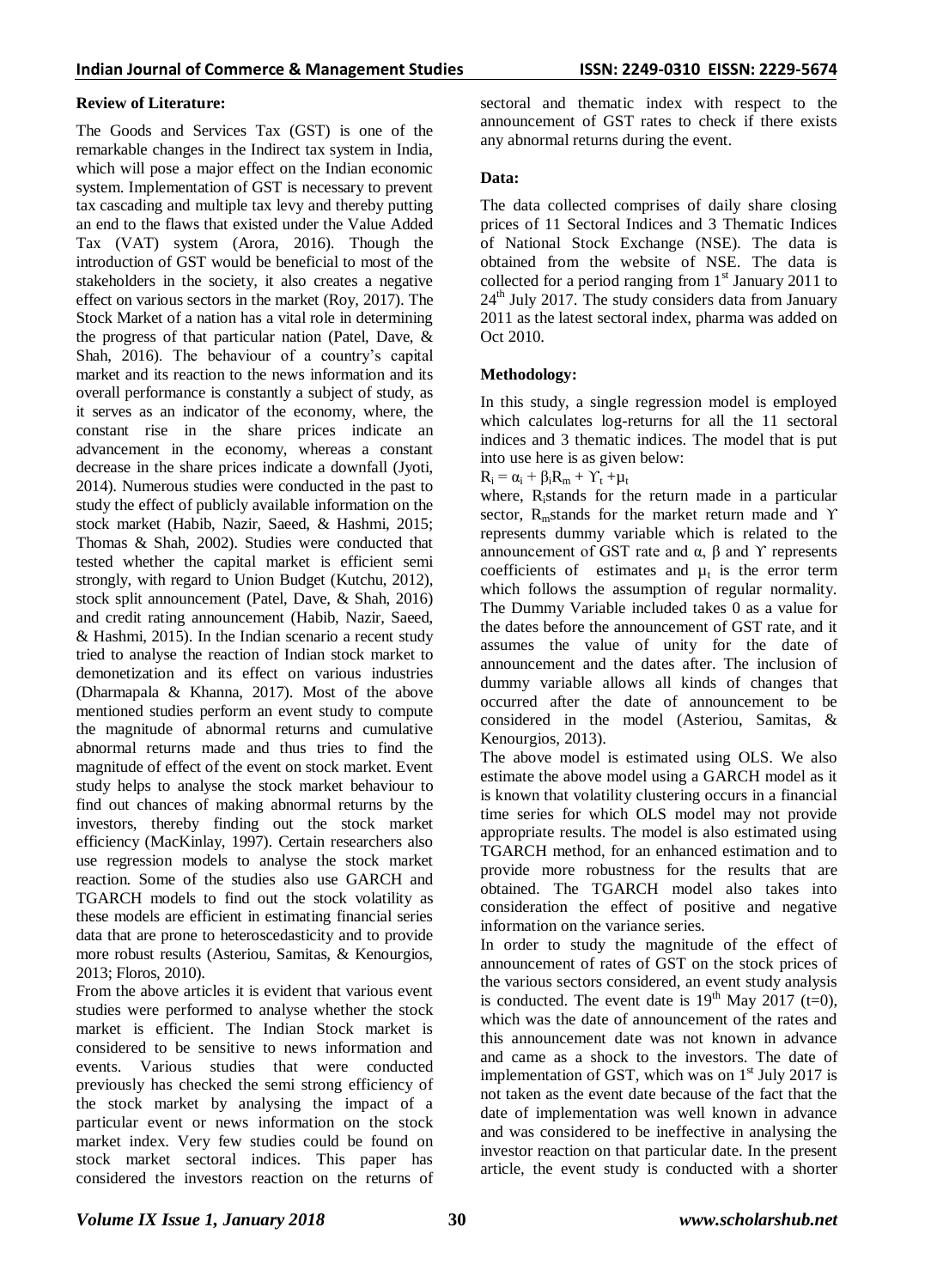event window to calculate the abnormal returns made by the various sectors considered and to find out the stock market efficiency. Here, the estimation window is from  $1<sup>st</sup>$  January 2011 to  $11<sup>th</sup>$  May 2017. A 10 day event window is followed, with the pre and post event window being  $t = -5$  to  $t = -1$  and  $t = 1$  to  $t = 5$ respectively. Computation of Average Abnormal Returns and Cumulative Average Abnormal Returns is done for both the pre and post event windows for all the sectors considered for the event study. The GARCH market model is adopted to compute Abnormal Returns and the residuals are taken into consideration. The equation to calculate the Abnormal Return is as follows:

# $AR_{it} = R_{it} - (\alpha_i + \beta_i R_{mt})$

However, it is seen that, the abnormal returns calculated gives just an indication to the effect caused by the event on the various sectoral indices which refers to the particular individual time points. Therefore, in order to find out the ongoing and actual effect of the event on the sectoral indices, cumulative abnormal returns are calculated for the pre and post event window period for each sector (Asteriou, Samitas, & Kenourgios, 2013).

#### **Empirical Results:**

#### *OLS Market Model:*

An OLS Market Model is used to estimate the equation model. The results are presented in Table 1. It can be observed that in all the cases the value of the Adjusted R Square is considerably low. This indicates that the dummy variable, expected in reflecting the impact of the event, is not helpful in determining abnormal returns made during the period. Out of the 14 sectors considered in the study, only three of them showed that the dummy variable is significant statistically at 5 percent significance level. These are the FMCG, Pharmaceutical Sector and PSU Bank. Out of these, only the FMCG Sector shows a positive and significant coefficient. The PSU Bank and the Pharmaceutical Sector, however shows a negative result, which implies that the announcement of GST had a negative effect on these sectors. Out of remaining 11 sectors, 5 sectors, namely, Automobile, Bank, IT, Private Bank, MNC have a positive effect due to the announcement of GST and 6 of them show a negative effect. However, these effects are statistically insignificant for the dummy variable even at 10 percent significance level.

#### *GARCH Market Model:*

We estimate the equation using the  $GARCH(1,1)$ model because of the fact that the returns made by the stock market are highly volatile and the usage of OLS method is not optimal enough. In order to estimate the equation, the dummy variable is included in both the mean equation and variance equation. Results of the analysis are presented in Table 2. From, the table of results, we can observe that the effect of dummy variable is mostly insignificant due to the low adjusted R square values. Out of the 14 sectors considered, only 3 of the sectors, namely, Pharmaceutical Sector, Realty and PSU Bank sectors show a significant result for the dummy variable at 5 percent significant level. However, all these sectors are negatively affected by the announcement of GST rates. In the variance equation, only 2 sectors gives a significant result for the dummy variable 5 percent level, and these are the IT and Realty sector. However the results indicate that both these sectors are negatively affected by the event showing a reduced volatility in these sectors.

#### *TGARCH Market Model:*

We estimate the equation using  $TGARCH(1,1,1)$ model with both the mean equation and variance equation being incorporated with a dummy variable. Table 3 gives theresults of analysis. We can observe from the table that the TGARCH model provides a better estimate. It can be seen that, of the 14 sectors considered only 3 sectors, namely, Pharmaceutical, PSU Bank and Realty sector shows a significant result for the dummy variable at 5 percent significant level and all the 3 sectors were negatively affected by the event. From the variance equation, it can be seen that almost all the ARCH coefficient, GARCH coefficient and TARCH coefficients shows significance at 5 percent and 10 percent significance levels. The coefficient for TARCH is positive for 5 sectors (Bank, Financial Services, Pharmaceutical, Private Bank and Realty) and negative for just 1 sector, ie; Energy Sector. This suggests the increase or decrease on the variance of the returns of the respective sectors considered. On a further examination of the variance equation, it can be observed that the dummy variable shows significance only for 3 sectors and all the three are affected negatively showing a reduced volatility for these sectors. These are the Automobile, IT and Realty sector. Thus, the results show estimates that are quite significant and robust, but they do not display results which are conclusive in just one particular direction.

#### *Event Study Analysis:*

The results obtained from the OLS, GARCH and TGARACH models helps to understand whether there is any effect of the GST rates announcement on the stock market and also gives the direction of the effect. Thus an event study analysis with a 10 day window is conducted to determine the magnitude of the effect. The results of the event study is presented in Table 5. It is found out from the table that 3 sectors showed abnormal returns that are significant statistically, namely, Pharmaceutical, PSU Bank and Realty sectors. These results are in line with those obtained from GARCH and TGARCH models, where it was observed that these 3 sectors were negatively affected, however the magnitude of the effect was not known from those models.It is seen from Table 5that the Pharmaceutical sector in the pre-event window made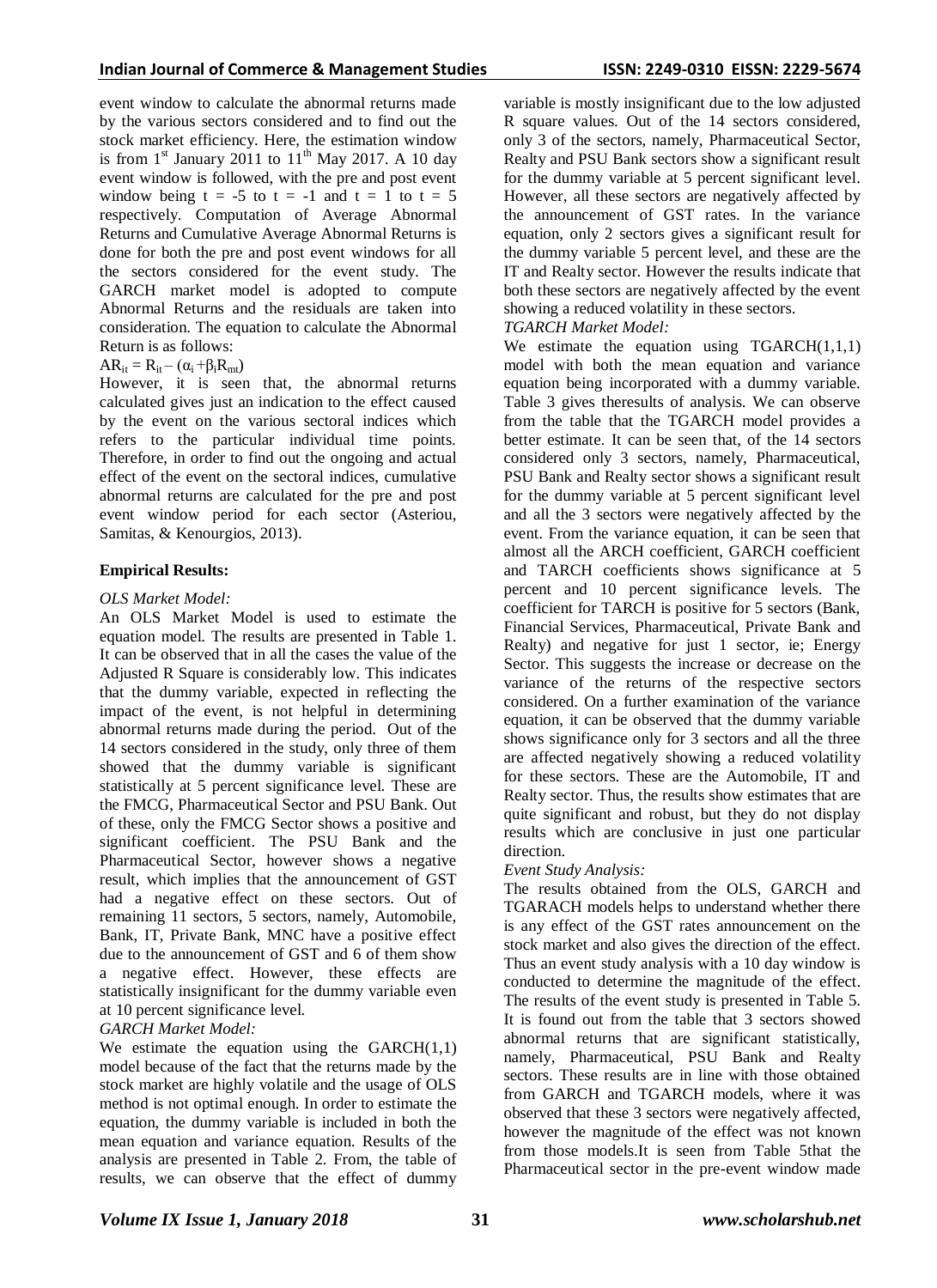an average abnormal return of -8.333, but in the post event window it has dropped to -240.542, which implies there was a change of 2786.62% and it is significant at 5 percent level of significance. The average abnormal returns of the realty sector also showed a significant change from -0.522 to -2.862, which is a change of 448.28% during the pre-event and post event window. The PSU Banking Sector also showed a 5950.35% change in the average abnormal returns during the pre-event and post event window from -1.007 to -60.927 which is close to significant change at 10 percent level of significance ( $p$ -value = 0.1036). This can also be seen in the graph (figure 1) showing the CAR values of all sectors. Further it is seen that 7 of the 14 sectors has made positive abnormal returns, with the magnitude of the effect being highest for FMCG sector. Negative abnormal returns were made in the rest of the 4 sectors, IT sectors being hit the most. However these results were not statistically significant.

The event studies also help us examine the semistrong efficiency of the market. Existence of abnormal returns during the 10 day event window would show the inefficiency of the market to absorb the news. As described in the methodology section the event window considered is 10 days to examine if the investors had any opportunity to make abnormal returns. The cumulative abnormal returns of all the sectors are compiled in table 4 from which it can be seen that the CAR values are completely positive for the IT sector, whereas it is fully negative for the Media sector. Rest of the sectors have both positive as well as negative CAR values. These CAR values are tested for statistical significance using t-test. Table 5 gives the details of the analysis. Here AAR stands for Average Abnormal Returns, CARb and CARa is Cumulative Abnormal Returns before and after the event respectively. From the tables it is analysed that 3 of the 14 sectors show abnormal returns that are significant. Hence the stock market is not completely efficient. However, it can be said that the market is partially efficient because significant abnormal returns were not made in majority of the sectors. Significant abnormal returns were made in only 21.43 percent of the market.

#### **Conclusion:**

The reaction of stock market is considered to be an indicator of the changes in a nation's economy and it thereby helps in the study of the progress of a nation. The present article aims to study reaction of Indian Capital Market with respect to the announcement of GST rates and also tries to test the semi-strong efficiency of the market. OLS market model, GARCH and TGARCH market model was used to estimate the equation model which included a dummy variable. The OLS market model was not effective in calculating the excess returns made as it does not account for

heteroscedasticity and is not suitable for financial series that are volatile (Asteriou, Samitas, & Kenourgios, 2013).Under the model, only 3 sectors, Pharmaceutical, PSU Bank and FMCG Sector showed significant results. Hence much better and efficient models of GARCH and TGARCH were used to analyse the effect of announcement of GST rates on the various sectors. The mean equation showed significant effect only on Pharmaceutical, PSU Bank and Realty Sector. However more significant results were shown by the coefficients in the variance equation, which implied that there was a huge effect on the volatility of the sectoral indices, with 96, 54% of volatility was shown by the pharmaceutical sector and 98.35% and 81.75% of volatility was displayed by the PSU Bank and Realty sector respectively. The event study gave more insights into the study. The difference in Cumulative Abnormal Returns before and after gives the magnitude of the effect. The analysis revealed that significant abnormal returns were made in 3 sectors, namely Pharmaceutical, PSU Bank and Realty, and all the three sectors were negatively affected as it was anticipated before. Out of these, the negative returns shown by the Pharmaceutical Sectors can be explained by the fact that GST rate for the finished medicines is under the 12% slab rate compared to the 9% tax rate that existed earlier. Thus a reduced return is shown by this sector. PSU banks were negatively affected due the complexity in the compliance procedures and costlier services. Under GST, the services are charged at 18% compared to the 15% service charge earlier. Thus the negative returns made in the PSU Bank can be explained due to the 3 per cent increase in the tax rate. The realty sector showed significant negative returns. This is mainly due to the hike in the tax rates. The service tax paid by the buyers at 4 to 4.5 per cent earlier under the earlier regime is replaced with 18% tax rate under GST. Also the cost of materials likes cement and paints have increased as they fall under the 28% slab rate. Also, the existence of significant abnormal returns in the three sectors namely, Pharmaceutical, PSU Bank and Realty which constitutes around 21% of the Indian stock market makes it partially efficient. Portfolio managers, financial investors stand to benefit from the findings of the study as they are in constant research to understand how the stock market reacts to the news effect. These findings would help them mitigate their risk to certain extent and minimize potential losses. They also stand to benefit from the abnormal returns earned during the event window. The regulatory bodies can use the findings to control the market more efficiently.

#### **References:**

Arora, A. K. (2016), Goods and Services Tax (GST) in India: The Roadmap, Splint International Journal of Professionals, Vol. 3, No. 9, pp. 39-42.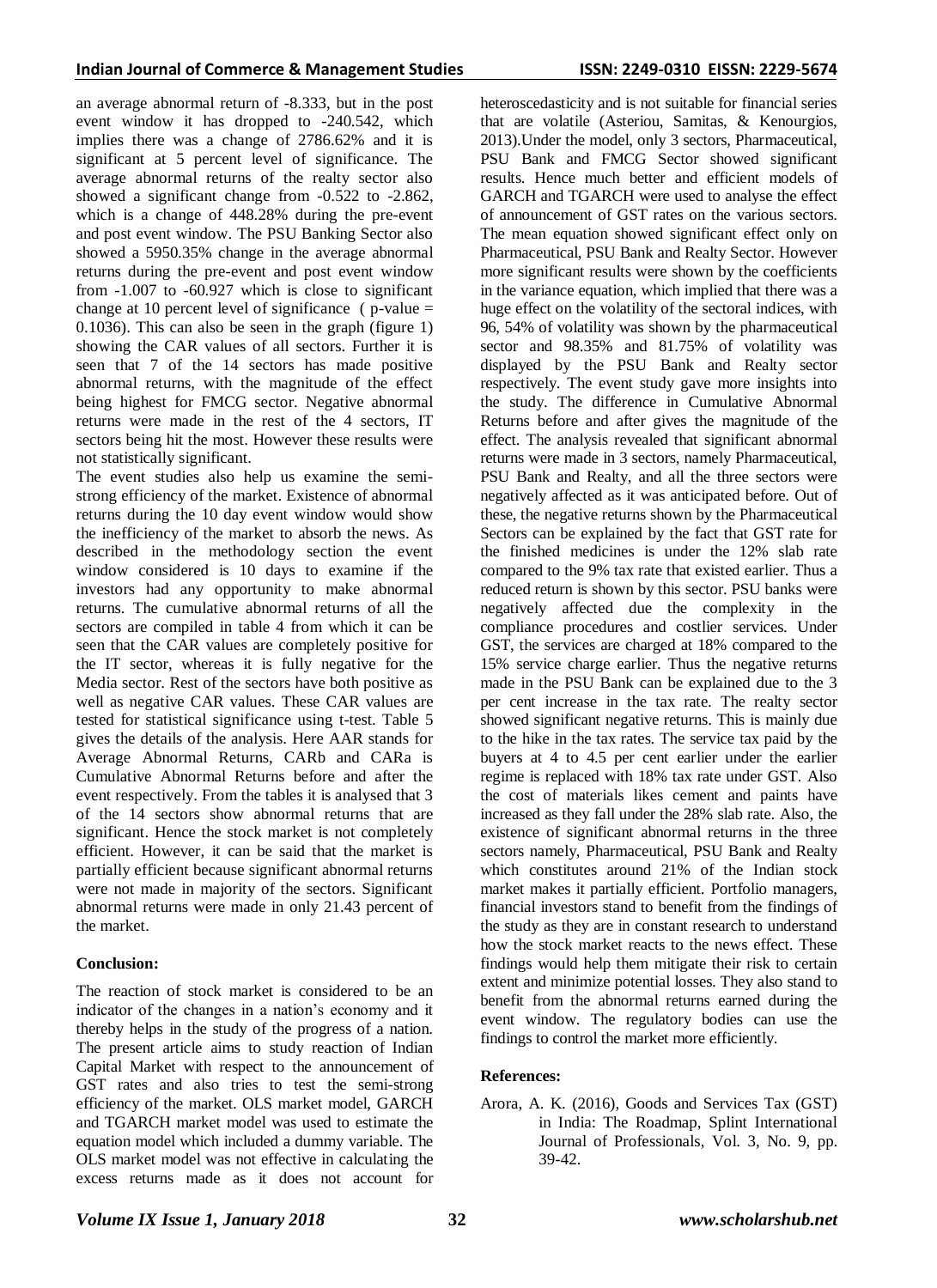#### **Indian Journal of Commerce & Management Studies ISSN: 2249-0310 EISSN: 2229-5674**

- Asteriou, D., Samitas, A., & Kenourgios, D. (2013), The London 2012 Olympic Games Announcement and its Effect on the London Stock Exchange, Journal of Economic Studies, Vol. 40, No. 2, pp. 203-221.
- Dharmapala, D., & Khanna, V. S. (2017), Stock Market Reactions to India's 2016 Demonetization: Implications of Tax Evasion, Corruption, and Financial Constraints, Law and Economics Research Paper Series, Law and Economics Research Paper Series.
- Fama, E.F, (1991), Efficient Capital Markets II, Journal of Finance, Vol. 46, No. 5, pp. 1575- 1617.
- Floros, C. (2010), The impact of the Athens Olympic Games on the Athens Stock Exchange, Journal of Economic Studies, Vol. 37, *No*. 6, pp. 647-657.
- Habib, Y., Nazir, M. I., Saeed, M. B., & Hashmi, S. H. (2015), Credit Rating Announcements and Stock Returns: Evidence from the Banking Sector of Pakistan, Journal of Business Studies Quarterly, Vol. 7, No. 2, pp. 61-84.
- Jyoti. (2014), Impact of Bonus Issues on Share Prices of the Companies, International Journal of Research in Finance & Marketing, Vol. 4, No. 2, pp. 29-37.
- Kutchu, V. (2012), Testing Semi-Strong Efficiency Of Indian Stock Market - A Study On Effect Of Union Budget 2012 On Six Select Sectoral Stocks, Journal of Arts, Science & Commerce, Vol. 3, No. 3(2), pp. 74-81.
- MacKinlay, A. C. (1997), Event Studies in Economics and Finance, Journal of Economic Literature, Vol. 35, No. 1, pp. 13-39.
- Patel, M., Dave, M., & Shah, M. (2016), Stock Price And Liquidity Effect Of Stock Split: Evidence From Indian Stock Market, International Journal of Management Research & Review, Vol. 6, No. 8, pp. 1030- 1039.
- Roy, A. (2017), GST in India : a Layman's Guide, Journal of Commerce & Management Thought, Vol. 8, No. 2, pp. 219-233 .
- Thomas, S., & Shah, A. (2002), Stock Market Response to Union Budget, Economic and Political Weekly, Vol. 37, No. 5, pp. 455- 458.

| Table 1: Results of OLS estimation of dummy variable |                     |                    |                     |           |  |  |  |  |  |
|------------------------------------------------------|---------------------|--------------------|---------------------|-----------|--|--|--|--|--|
|                                                      | $\alpha$            | $\beta$            | $\Upsilon$          | ADJ $R^2$ |  |  |  |  |  |
| Auto                                                 | $0.0003(1.67)$ *    | $0.9973(0.02)$ **  | 0.0011(0.002)       | 0.6656    |  |  |  |  |  |
| Bank                                                 | $6.43E-05(0.36)$    | 1.2873(74.64)**    | 0.0010(0.35)        | 0.7785    |  |  |  |  |  |
| Finsery                                              | 8.38E-05(0.58)      | $1.2485(87.92)$ ** | $-0.0008(-0.36)$    | 0.8298    |  |  |  |  |  |
| Fmcg                                                 | 0.0004(1.9)         | $0.6423(30.22)$ ** | $0.0088(2.49)$ **   | 0.3673    |  |  |  |  |  |
| <b>IT</b>                                            | $3.08E-05(0.11)$    | $0.6823(25.24)$ ** | 0.001(0.21)         | 0.2862    |  |  |  |  |  |
| Media                                                | 0.0002(0.67)        | $0.8126(30.17)$ ** | $-0.0067(-1.49)$    | 0.3646    |  |  |  |  |  |
| Metal                                                | $-0.0006(-2.13)$ ** | $1.2545(42.35)$ ** | $-0.0002(-0.03)$    | 0.5522    |  |  |  |  |  |
| Pharma                                               | 0.0003(1.28)        | $0.5625(25.96)$ ** | $-0.0210(-5.82)$ ** | 0.3067    |  |  |  |  |  |
| PsuBank                                              | $-0.0005(-1.4)$     | $1.3813(40.21)$ ** | $-0.0126(-2.21)$ ** | 0.5051    |  |  |  |  |  |
| PytBank                                              | 0.0003(1.46)        | $1.2725(72.73)$ ** | 0.0026(0.91)        | 0.7695    |  |  |  |  |  |
| Realty                                               | $-0.0007(-1.66)$ *  | $1.5484(40.54)$ ** | $-0.0093(-1.46)$    | 0.5088    |  |  |  |  |  |
| Energy                                               | $-0.0001(-0.75)$    | $0.9758(53.22)$ ** | $-0.0031(-1.00)$    | 0.6411    |  |  |  |  |  |
| <b>MNC</b>                                           | $0.0003(2.03)*$     | $0.7213(48.57)$ ** | 0.0005(0.19)        | 0.598     |  |  |  |  |  |
| Infra                                                | $0.0004(-1.93)*$    | $1.1342(64.33)$ ** | $-0.0026(-0.89)$    | 0.723     |  |  |  |  |  |

### **TABLES AND FIGURES**

\*\* significant at 5% and \* significant at 10%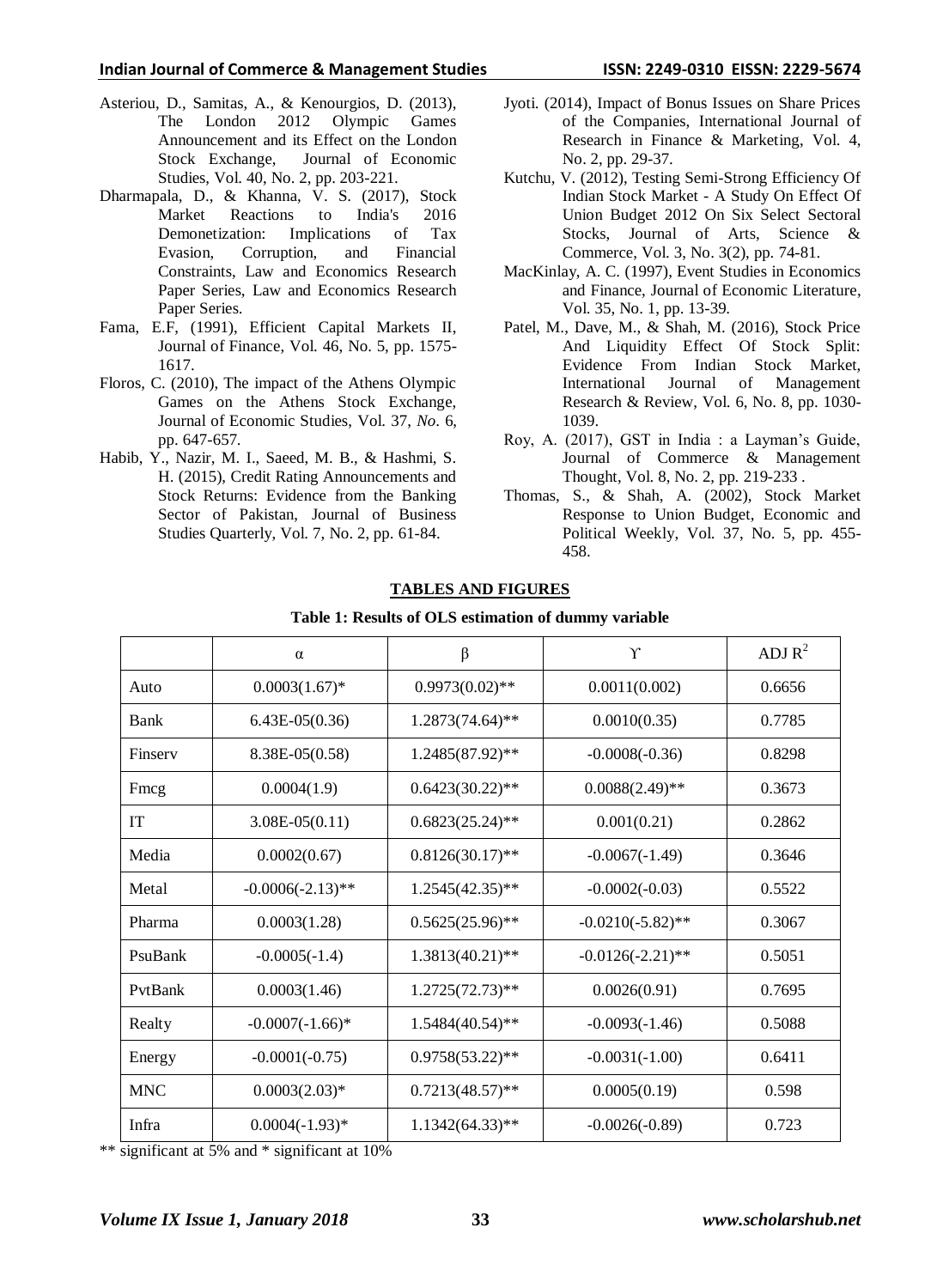|            |                           | <b>MEAN EQUATION</b>    |                                                       |                           |                        |                         |                               |                    |
|------------|---------------------------|-------------------------|-------------------------------------------------------|---------------------------|------------------------|-------------------------|-------------------------------|--------------------|
|            | $\alpha$                  | β                       | $\mathbf{r}$                                          | $\mathbf C$               | <b>ARCH</b>            | <b>GARCH</b>            | <b>DUMMY</b>                  | ADJ $\mathbb{R}^2$ |
| Auto       | 0.0003<br>$(1.87)$ *      | 0.9871<br>$(63.07)$ **  | 0.0019<br>(0.58)                                      | 0.0000385<br>$(5.18)$ **  | 0.1586<br>$(4.79)$ **  | 0.107694<br>(0.71)      | $-0.000023$<br>$(-1.42)$      | 0.6655             |
| Bank       | 0.0002<br>(0.99)          | 1.2717<br>$(86.53)$ **  | 0.0009<br>(0.39)                                      | 0.00000108<br>$(5.01)$ ** | 0.0531<br>$(7.11)$ **  | 0.9238<br>$(96.38)$ **  | $-0.0000000409$<br>$(-0.004)$ | 0.7784             |
| Finserv    | 0.0002<br>(1.22)          | 1.2333<br>$(100.86)$ ** | $-0.0009$<br>$(-0.55)$                                | 1.20E-06<br>$(4.56)$ **   | 0.0586<br>$(6.83)$ **  | 0.9087<br>$(73.48)$ **  | $-2.17E-06$<br>$(-0.29)$      | 0.8297             |
| Fmcg       | 0.0005<br>$(2.13)$ **     | 0.6538<br>$(36.11)$ **  | 0.0082<br>(1.00)                                      | 6.55E-05<br>$(7.07)$ **   | 0.1489<br>$(7.4)$ **   | $-0.0289$<br>$(-0.24)$  | 0.0001<br>(0.61)              | 0.3679             |
| IT         | 0.0002<br>$(-0.36)$       | 0.6829<br>$(12.76)$ **  | 0.0009<br>(0.09)                                      | 9.88E-05<br>$(4.06)$ **   | 0.1411<br>$(3.51)$ **  | 0.5727<br>$(5.71)$ **   | $-0.0001$<br>$(-59.3)$ **     | 0.2859             |
| Media      | 0.0002<br>(0.73)          | 0.8015<br>$(33.18)$ **  | $-0.0064$<br>$(-0.88)$                                | 2.79E-05<br>$(1.89)*$     | 0.0514<br>$(2.42)$ **  | 0.7171<br>$(5.24)$ **   | $-3.75E-06$<br>$(-0.07)$      | 0.3645             |
| Metal      | $-0.0009$<br>$(-3.00)$ ** | 1.2503<br>$(42.74)$ **  | $-0.0005$<br>$(-0.08)$                                | 3.37E-06<br>$(2.68)$ **   | 0.0454<br>$(5.21)$ **  | 0.9294<br>$(61.63)$ **  | 1.85E-05<br>(0.41)            | 0.552              |
| Pharma     | 0.0003<br>$(1.68)$ *      | 0.5496<br>$(27.46)$ **  | $-0.0191$<br>$\overline{(-)}$<br>$(3.92)$ **          | 2.10E-05<br>$(4.15)$ **   | 0.1169<br>$(5.79)$ **  | 0.6162<br>$(7.63)$ **   | 3.10E-05<br>(0.53)            | 0.3064             |
| PsuBank    | $-0.0006$<br>$(-1.72)*$   | 1.3662<br>$(49.53)$ **  | $-0.0126$<br>$\overline{(-)}$<br>$(2.11)$ **          | 2.89E-05<br>$(5.80)$ **   | 0.1391<br>$(7.41)$ **  | 0.7135<br>$(19.32)$ **  | 5.48E-05<br>(0.48)            | 0.505              |
| PvtBank    | 0.0004<br>$(2.35)$ **     | 1.2391<br>$(81.65)$ **  | 0.0028<br>(1.26)                                      | 1.07E-06<br>$(4.83)$ **   | 0.0497<br>$(7.19)$ **  | 0.9274<br>$(100.70)$ ** | $-2.88E-06$<br>$(-0.42)$      | 0.7689             |
| Realty     | $-0.0007$<br>$(-1.7)$ *   | 1.5423<br>$(41.46)$ **  | $-0.0076$<br>$\overline{(-)}$<br>$2.97$ <sup>**</sup> | 6.47E-05<br>$(3.79)$ **   | 0.0691<br>$(3.50)$ **  | 0.6655<br>$(7.95)$ **   | $-7.51E-05$<br>$(-461.69)$ ** | 0.5088             |
| Energy     | $-0.0002$<br>$(-0.94)$    | 0.9620<br>$(60.21)$ **  | $-0.0034$<br>$(-0.53)$                                | 0.00000543<br>$(3.28)$ ** | 0.0503<br>$(4.80)$ **  | 0.8514<br>$(22.90)$ **  | 0.00000554<br>(0.22)          | 0.641              |
| <b>MNC</b> | 0.0003<br>$(2.15)$ **     | 0.7128<br>$(64.16)$ **  | 0.0013<br>(0.65)                                      | 2.67E-05<br>$(8.00)$ **   | 0.2105<br>$(11.46)$ ** | 0.0575<br>(0.64)        | $-1.28E-05$<br>$(-0.54)$      | 0.5979             |
| Infra      | $-0.0003$<br>$(-1.89)$ *  | 1.1255<br>$(66.43)$ **  | $-0.0028$<br>$(-0.46)$                                | 2.05E-05<br>$(4.28)$ **   | 0.1052<br>$(10.37)$ ** | 0.4989<br>$(5.03)$ **   | 6.27E-06<br>(0.14)            | 0.723              |

# **Table 2: Results of GARCH (1,1) estimation of dummy variable**

\*\* significant at 5% and \* significant at 10%

**Table 3: Results of TGARCH estimation of dummy variable**

|         |              | <b>MEAN EQUATION</b> |              | <b>VARIANCE EQUATON</b> |              |             |              |              |                               |  |  |
|---------|--------------|----------------------|--------------|-------------------------|--------------|-------------|--------------|--------------|-------------------------------|--|--|
|         | $\alpha$     |                      | Y            | $\mathbf C$             | Arch         | T-Arch      | G-Arch       | Dummy        | ADJ $\overline{\mathbf{R}^2}$ |  |  |
| Auto    | 0.0003       | 1.0043               | 0.0023       | 1.70E-05                | 0.0855       | 0.0391      | 0.5313       | $-1.95E-05$  | 0.6655                        |  |  |
|         | $(1.91)$ *   | $(69.30)**$          | (1.31)       | $(3.76)$ **             | $(3.26)$ **  | (1.18)      | $(5.09)$ **  | $(-5.67)$ ** |                               |  |  |
| Bank    | 8.89E-05     | 1.2649               | 0.0009       | 8.31E-07                | 0.0268       | 0.0362      | 0.9376       | 2.50E-07     | 0.7783                        |  |  |
|         | (0.54)       | $(85.72)$ **         | (0.4)        | $(4.69)$ **             | $(3.68)$ **  | $(3.91)$ ** | $(117.77)**$ | (0.03)       |                               |  |  |
| Finserv | 0.0001       | 1.2294               | $-0.0008$    | 7.59E-07                | 0.0323       | 0.0338      | 0.9261       | $-1.89E-06$  | 0.8297                        |  |  |
|         | (0.87)       | $(98.80)$ **         | $(-0.56)$    | $(4.11)$ **             | $(3.64)$ **  | $(3.06)$ ** | $(90.44)$ ** | $(-0.28)$    |                               |  |  |
|         | 0.0005       | 0.6538               | 0.0082       | 6.55E-05                | 0.1494       | $-0.0010$   | $-0.0291$    | 0.0001       | 0.3672                        |  |  |
| Fmcg    | $(2.13)$ **  | $(36.07)$ **         | (1.00)       | $(7.07)$ **             | $(4.77)**$   | $(-0.03)$   | $(-0.24)$    | (0.61)       |                               |  |  |
| IT      | 0.0002       | 0.6693               | 0.0026       | 8.62E-05                | 0.3015       | 0.0243      | 0.0439       | $-6.26E-05$  | 0.2859                        |  |  |
|         | (0.73)       | $(30.26)$ **         | (1.02)       | $(15.97)$ **            | $(13.54)$ ** | (0.63)      | (0.90)       | $(-2.5)$ **  |                               |  |  |
|         | 0.0001       | 0.7988               | $-0.0063$    | 1.73E-05                | 0.0261       | 0.0366      | 0.8133       | $-3.23E-06$  |                               |  |  |
| Media   | (0.47)       | $(32.32)$ **         | $(-0.80)$    | $(2.05)$ **             | (1.42)       | (1.42)      | $(10.12)$ ** | $(-0.07)$    | 0.3645                        |  |  |
|         | $-0.0009$    | 1.2502               | $-0.0005$    | 3.29E-06                | 0.0444       | 0.0023      | 0.9299       | 1.83E-05     |                               |  |  |
| Metal   | $(-3.01)$ ** | $(42.7)$ **          | $(-0.07)$    | $(2.61)$ **             | $(4.80)$ **  | (0.18)      | $(62.15)$ ** | (0.41)       | 0.552                         |  |  |
|         | 0.0003       | 0.5541               | $-0.0203$    | 3.77E-05                | 0.0988       | 0.1007      | 0.3695       | 4.48E-05     |                               |  |  |
| Pharma  | (1.54)       | $(28.54)$ **         | $(-3.65)$ ** | $(6.24)$ **             | $(3.80)$ **  | $(2.8)$ **  | $(3.96)$ **  | (0.56)       | 0.3066                        |  |  |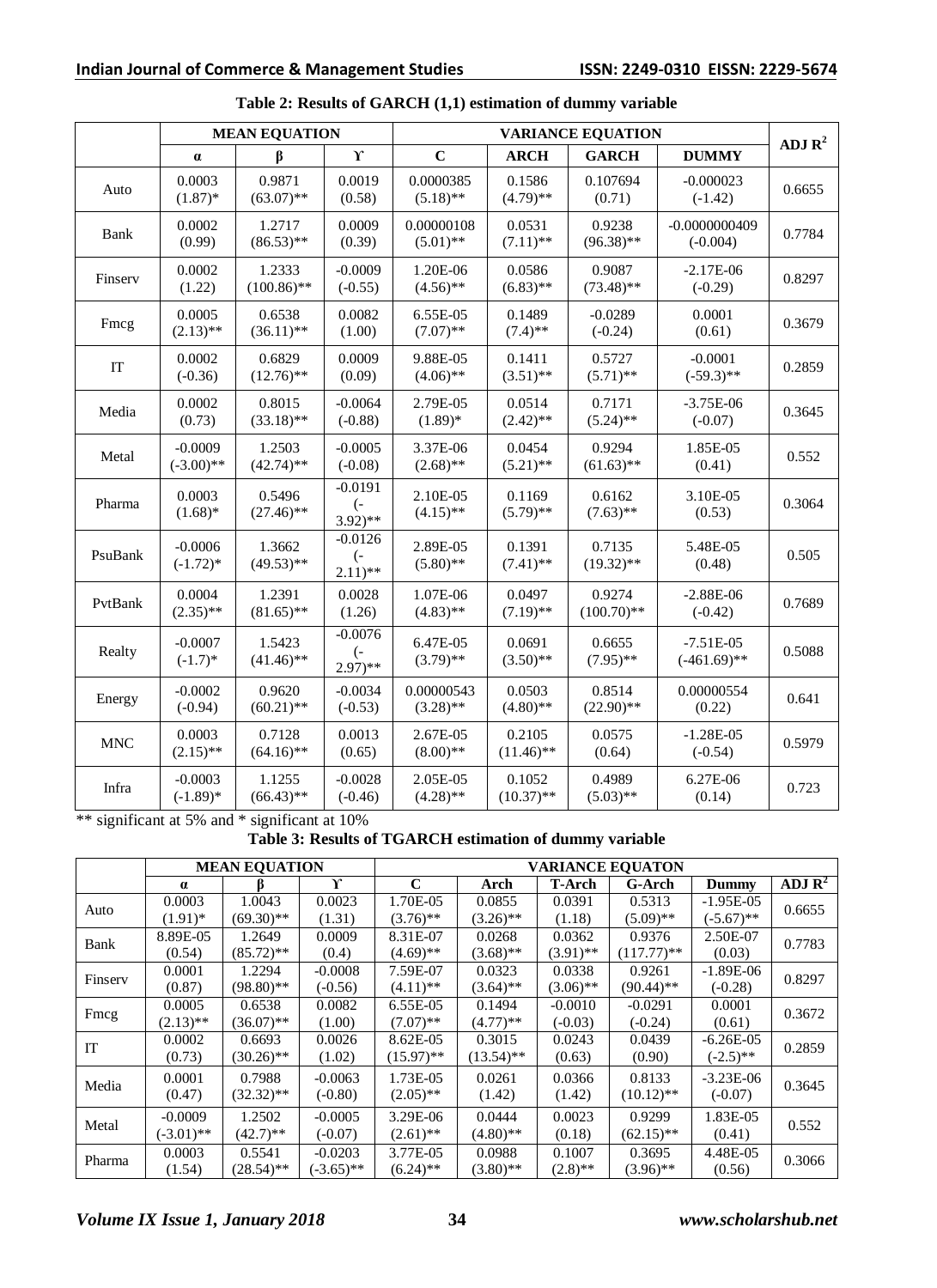# **Indian Journal of Commerce & Management Studies ISSN: 2249-0310 EISSN: 2229-5674**

|                                    | <b>MEAN EQUATION</b>        |              |              |             | <b>VARIANCE EQUATON</b> |               |               |              |                    |  |  |  |
|------------------------------------|-----------------------------|--------------|--------------|-------------|-------------------------|---------------|---------------|--------------|--------------------|--|--|--|
|                                    | $\alpha$                    |              | $\mathbf{v}$ | C           | Arch                    | <b>T-Arch</b> | G-Arch        | Dummy        | ADJ $\mathbb{R}^2$ |  |  |  |
| PsuBank                            | $-0.0006$                   | 1.3658       | $-0.0127$    | 2.83E-05    | 0.1306                  | 0.0182        | 0.7168        | 5.69E-05     | 0.505              |  |  |  |
|                                    | $(-1.76)^*$                 | (49.47)**    | $(-2.11)$ ** | $(5.79)$ ** | $(6.4)$ **              | (0.64)        | $(19.71)$ **  | (0.5)        |                    |  |  |  |
| PvtBank                            | 0.0003                      | 1.23         | 0.0028       | 7.71E-07    | 0.0142                  | 0.0512        | 0.9442        | $-2.68E-06$  | 0.7687             |  |  |  |
|                                    | $(1.67)^*$                  | $(80.32)$ ** | (1.26)       | $(4.35)$ ** | $(2.11)$ **             | $(5.63)$ **   | $(127.06)$ ** | $(-0.39)$    |                    |  |  |  |
| Realty                             | $-0.0007$                   | 1.5978       | $-0.0078$    | 0.0001      | 0.0505                  | 0.0588        | 0.5068        | $-0.0001$    | 0.5083             |  |  |  |
|                                    | $(-1.85)$ *                 | $(43.18)$ ** | (-4.99)**    | $(4.38)$ ** | $(2.48)$ **             | $(1.85)^*$    | $(4.78)$ **   | $(-5.12)$ ** |                    |  |  |  |
|                                    | $-0.0001$                   | 0.9622       | $-0.0035$    | 5.41E-06    | 0.0596                  | $-0.0285$     | 0.8558        | 5.70E-06     | 0.6409             |  |  |  |
| Energy                             | $(-0.71)$                   | $(61.37)$ ** | $(-0.55)$    | $(3.17)$ ** | $(4.85)$ **             | $(-1.96)^*$   | $(21.79)$ **  | (0.24)       |                    |  |  |  |
| <b>MNC</b>                         | 0.0003                      | 0.7138       | 0.0013       | 2.71E-05    | 0.2270                  | $-0.0438$     | 0.0505        | $-1.24E-05$  | 0.5979             |  |  |  |
|                                    | $(2.20)$ **                 | $(63.87)$ ** | (0.63)       | $(8.05)$ ** | $(10.60)$ **            | $(-1.02)$     | (0.56)        | $(-0.52)$    |                    |  |  |  |
| Infra                              | $-0.0003$                   | 1.125        | $-0.0028$    | $2.02E-05$  | 0.1109                  | $-0.0189$     | 0.5075        | 6.33E-06     | 0.7229             |  |  |  |
|                                    | $(-1.83)*$                  | $(66.24)$ ** | $(-0.45)$    | $(3.82)$ ** | $(10.32)$ **            | $(-0.61)$     | $(4.47)$ **   | (0.14)       |                    |  |  |  |
| $-1.111$ $+1.11$<br>$\cdot$ $\sim$ | $\sim$ $\sim$ $\sim$ $\sim$ |              |              |             |                         |               |               |              |                    |  |  |  |

\*\* significant at 5% and \* significant at 10%

# **Table 4: Cumulative returns of all sectors for 10 day event window**

| Event<br>Window | Auto     | <b>Bank</b> | Finserv  | Fmcg     | IT     | Media     | <b>Metal</b> | Pharma    | PsuBank   | PvtBank   | <b>Realty</b> | <b>Energy</b> | <b>MNC</b> | Infra    |
|-----------------|----------|-------------|----------|----------|--------|-----------|--------------|-----------|-----------|-----------|---------------|---------------|------------|----------|
| $-5$            | 38.41    | $-84.36$    | $-20.62$ | $-34.08$ | 125.01 | $-63.75$  | 7.59         | $-48.38$  | $-9.94$   | $-77.87$  | 2.76          | 9.02          | 5.36       | $-0.47$  |
| $-4$            | 38.36    | $-74.89$    | 0.68     | 33.37    | 62.81  | $-53.71$  | 59.43        | 53        | $-6.22$   | $-71.42$  | 3.03          | $-24.81$      | 72.91      | $-12.32$ |
| $-3$            | 77.88    | $-177.24$   | $-44.3$  | 162.01   | 133.62 | $-82.22$  | 21.37        | 3.65      | 49.08     | $-163.93$ | 2.82          | $-41.78$      | 102.58     | $-21.24$ |
| $-2$            | 131.78   | $-215.1$    | $-65.62$ | 24.45    | 97.81  | $-89.9$   | 85.31        | $-32.66$  | 20.34     | $-166.42$ | 1.95          | $-82.66$      | 68.78      | $-14.67$ |
| $-1$            | 1.25     | $-161.68$   | $-35.54$ | $-228.9$ | 274.92 | $-118.17$ | 42.56        | $-41.67$  | $-5.04$   | $-148.22$ | $-2.61$       | $-152.09$     | $-84.3$    | $-36.53$ |
| 1               | $-84.58$ | $-152.53$   | $-64.16$ | 848.47   | 38.95  | $-4.56$   | $-18.31$     | $-206.76$ | $-160.78$ | $-39.67$  | $-4.17$       | $-104.67$     | $-60.39$   | 2.05     |
| 2               | 8.96     | $-67.38$    | $-41.13$ | 700.34   | 81.22  | $-49.32$  | $-7.99$      | $-491$    | $-195.4$  | 31.89     | $-8.96$       | $-181.97$     | 20.68      | $-25.17$ |
| 3               | 39.08    | $-39.29$    | $-26.59$ | 717.6    | 97.51  | $-98.19$  | $-61.28$     | $-681.38$ | $-260.83$ | 81.12     | $-11.74$      | $-162.67$     | $-8.73$    | $-77.11$ |
| 4               | 74.2     | 153.52      | $-3.25$  | 516.8    | 213.05 | $-124.96$ | $-63.77$     | $-1015.3$ | $-243.36$ | 191.36    | $-12.43$      | $-256.46$     | 5.22       | $-67.33$ |
| 5               | 100.43   | 55.97       | $-37.46$ | 809.5    | 143.81 | $-93.61$  | 4.27         | $-1202.7$ | $-304.63$ | 178.53    | $-14.31$      | $-124.07$     | 71.14      | $-55.5$  |

### **Table 5: Results of Event analysis of 10 day event window**

|            |            | $-5$ to $-1$ days |             |            | $+1$ to $+5$ days |              |                      |  |  |  |
|------------|------------|-------------------|-------------|------------|-------------------|--------------|----------------------|--|--|--|
|            | AAR        | t-stat            | <b>CARb</b> | AAR        | t-stat            | <b>CARa</b>  | CARa-<br><b>CARb</b> |  |  |  |
| Auto       | 0.2491     | 0.01              | 1.2456      | 20.0864    | 0.69              | 100.4319     | 99.1863              |  |  |  |
| Bank       | $-32.3368$ | $-1.12$           | $-161.684$  | 11.1934    | 0.18              | 55.967       | 217.6508             |  |  |  |
| Finsery    | $-7.1072$  | $-0.5$            | $-35.5359$  | $-7.4924$  | $-0.42$           | $-37.4619$   | $-1.926$             |  |  |  |
| Fmcg       | $-45.7714$ | $-0.67$           | $-228.857$  | 161.901    | 0.84              | 809.5049     | 1038.3617            |  |  |  |
| <b>IT</b>  | 54.9837    | 1.2               | 274.9183    | 28.7622    | 0.97              | 143.8111     | $-131.1072$          |  |  |  |
| Media      | $-23.6341$ | $-1.92$           | $-118.17$   | $-18.7226$ | $-1.27$           | $-93.6129$   | 24.5574              |  |  |  |
| Metal      | 8.5124     | 0.39              | 42.562      | 0.8549     | 0.04              | 4.2745       | $-38.2875$           |  |  |  |
| Pharma     | $-8.3332$  | $-0.29$           | $-41.6659$  | $-240.542$ | $-8.23**$         | $-1202.7089$ | $-1161.043$          |  |  |  |
| PsuBank    | $-1.0079$  | $-0.07$           | $-5.0395$   | $-60.927$  | $-2.1*$           | $-304.635$   | $-299.5954$          |  |  |  |
| PvtBank    | $-29.6441$ | $-1.29$           | $-148.221$  | 35.706     | 1.3               | 178.5301     | 326.7509             |  |  |  |
| Realty     | $-0.5225$  | $-0.44$           | $-2.6124$   | $-2.8623$  | $-3.84**$         | $-14.3115$   | $-11.6991$           |  |  |  |
| Energy     | $-30.4171$ | $-2.34*$          | $-152.086$  | $-24.8148$ | $-0.55$           | $-124.074$   | 28.0116              |  |  |  |
| <b>MNC</b> | $-16.8602$ | $-0.45$           | $-84.3008$  | 14.227     | 0.53              | 71.1351      | 155.436              |  |  |  |
| Infra      | $-7.3062$  | $-1.5$            | $-36.5312$  | $-11.1008$ | $-0.9$            | $-55.5038$   | $-18.9725$           |  |  |  |

\*\* significant at 5% and \* significant at 10%